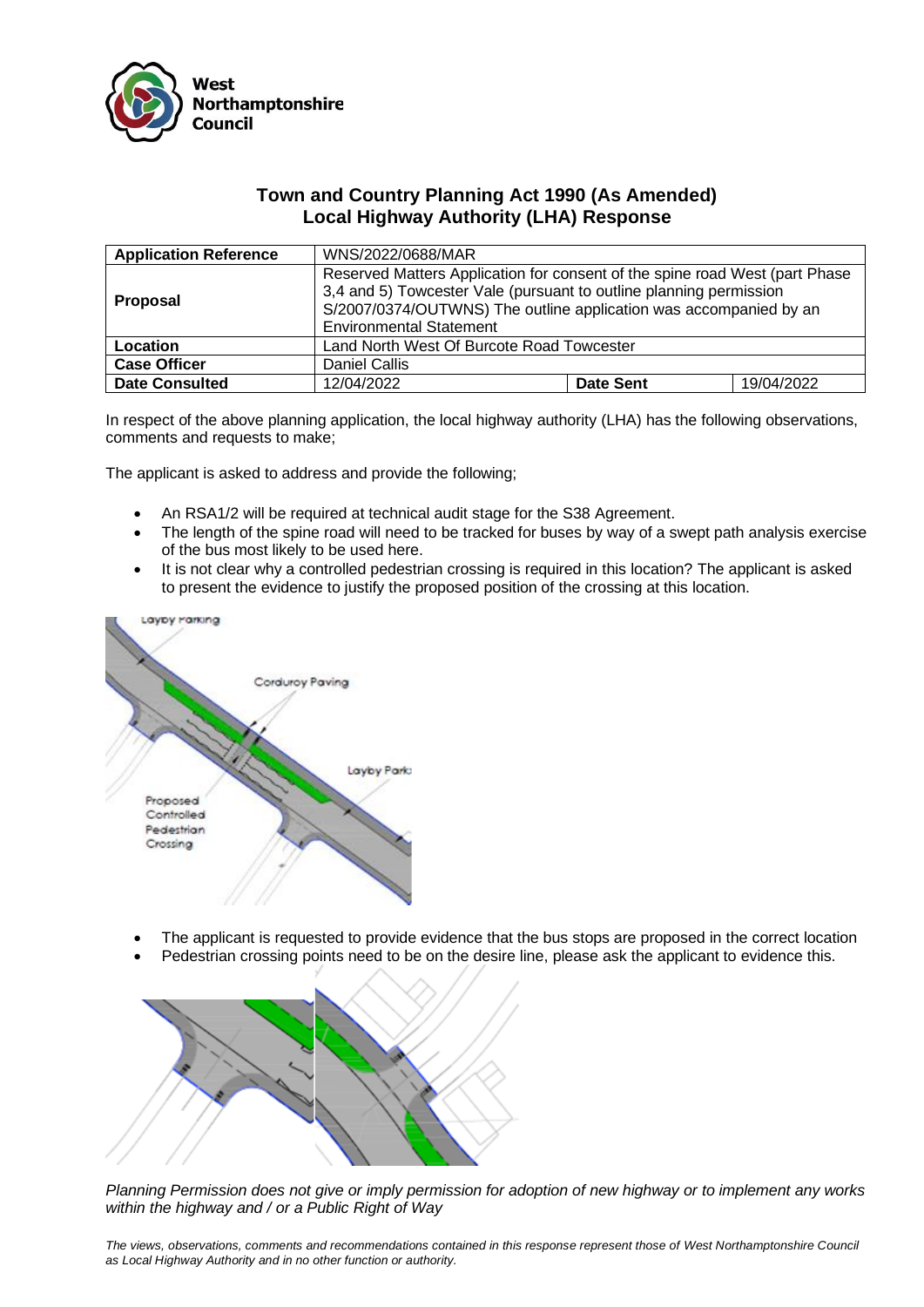

- The applicant must provide evidence that the speed limit review panel has approved a 30mph speed limit.
- Is there any reason why the shared cycleway isn't on the same side on the "Bus Link" road to prevent cyclists having to cross over? Please ask the applicant to evidence the reasoning for this proposal

## Public Rights of Way

Please ensure that the applicant is made fully aware of their responsibilities in respect of Public Footpath/ No SB22.(as shown on attached plan) which crosses the proposed development site as follows:

With respect to construction works to be carried out in close proximity to and using Public Rights of Way as access, please note the following standard requirements: -

- The routes must be kept clear, unobstructed, safe for users, and no structures or material placed on the right of way at all times, it is an offence to obstruct the highway under Section 137 HA 1980.
- There must be no interference or damage to the surface of the right of way as a result of the construction. Any damage to the surface of the path must be made good by the applicant, specifications for any repair or surfacing work must be approved by the Area Rights of Way Officer, (as per Section 131 HA1980).
- If as a result of the development, i.e. the safety of the public cannot be quaranteed, the Right of Way needs to be closed, and a Temporary Traffic Regulation Order would become necessary. An Application form for such an order is available from West Northamptonshire Council's website, a fee is payable for this service and a period of six weeks' notice period is required. Please contact the highway authority at:- [defmap.ncc@westnorthants.gov.uk](mailto:defmap.ncc@westnorthants.gov.uk)

[https://www.northamptonshire.gov.uk/councilservices/northamptonshire-highways/rights-of](https://www.northamptonshire.gov.uk/councilservices/northamptonshire-highways/rights-of-way/Pages/temporary-traffic-regulation-orders.aspx)[way/Pages/temporary-traffic-regulation-orders.aspx](https://www.northamptonshire.gov.uk/councilservices/northamptonshire-highways/rights-of-way/Pages/temporary-traffic-regulation-orders.aspx)

Any new path furniture such as a gate can only be authorised if needed for the ingress or egress of livestock (Section 147 Highways Act 1980) and needs to be approved in advance with the Area Rights of Way Officer, standard examples can be provided.

*Please do not rely on the position of features on site for an accurate position of the public right of way. This must be taken only from the Current Definitive Map and Statement.*

**Diversion Orders:** The Definitive Map team are responsible for diversions carried out under the Highways Act, however, diversions required under the Town and Country Planning Act are the responsibility of the Local Planning Authority. Please contact [planning.snc@westnorthants.gov.uk](mailto:planning.snc@westnorthants.gov.uk)

## Conditions:

Prior to the commencement of works affecting any existing public right of way, full details of any enhancement, improvement, diversion or closure shall be submitted to and gain the approval of the local planning authority.

## Notes:

- 1. No works affecting any existing public right of way may commence without the express written permission of the local highway authority's Rights of Way or Definitive Map Teams.
- 2. The developer is reminded to apply to the local planning authority for any proposed permanent diversion of a right of way under Section 257 of the Town and Country Planning act 1990 required to facilitate the development of WNS/2022/0688/MAR. The alternative route for such a diversion must be agreed with the local highway authority's Area Rights of Way Officer and be available for public use prior to the closure of any existing route.

*Planning Permission does not give or imply permission for adoption of new highway or to implement any works within the highway and / or a Public Right of Way*